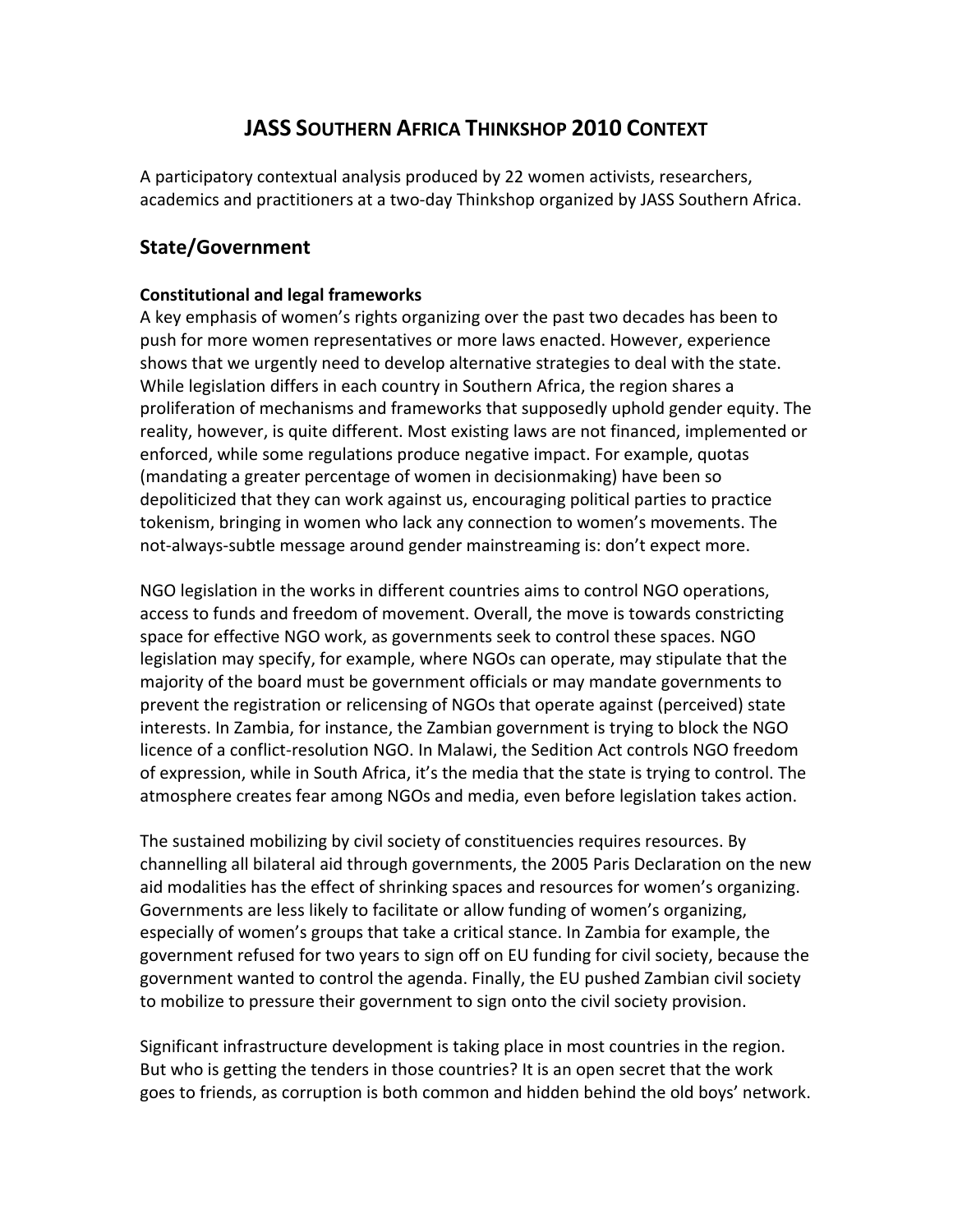As roads and other developments are planned, very little trickles down to women. In national budgets, more money is allocated to air forces and military equipment than to meeting citizens' needs. In this equation, the rights of women to abortions and maternity leave are left off any agenda.

**2010 was one year that South Africa could have given women jobs – the president sat in his chair, talking about the 500,000 jobs he'd created to build World Cup soccer stadiums. But women's jobs were dusting the seats.** 

An opportunity exists at regional level with increased regional mechanisms for accountability of each national state. The SADC Protocol, for example, mandates member states to hold each other accountable to deliver on commitments. If not. These other states, along with organizations within the country, can respond with pressure. Right now, this represents an opportunity rather than what is actually happening.

**States can be said to be creating poverty and using it to undermine empowerment. Our governments want to see people getting poorer so they can be seen to practice welfare in the form of food distribution and grants rather than empowering those people. For example, the Malawian government exports maize to Zimbabwe when Malawian women have no access to food. Why are those women not being paid to do the work so they can feed themselves? Perpetuating welfare helps governments maintain control.** 

#### **Political crises, militarization and fundamentalisms**

Whatever is happening politically impacts on our work, opportunities and safety. Women's movements' power to organize are weakened in the face of partisan battles and false agreements, whether we have a so-called "unity government" or face a messy constitution-making process or uncertainty at elections (all currently true in Zimbabwe). Several countries are moving slowly and quietly towards one-party states, using elections as a smokescreen and manipulating political consensus and legitimacy.

Conservative religious and other fundamentalists "in bed with the state" hold increasing sway in the region. They use religion and "morality" to police content, as the new conservatism is welcomed by states. As one example, the Department of Home Affairs in South Africa issued a press release when a conservative group delivered a new draft Bill against LGBT people.

Traditional formations and customary law are enormously powerful even when they are less visible. In Swaziland, for example, delegations of traditional leaders regularly meet with government. Our governments use the guise of an African version of democracy for their own ends. The Zimbabwean government, for example, will use culture as a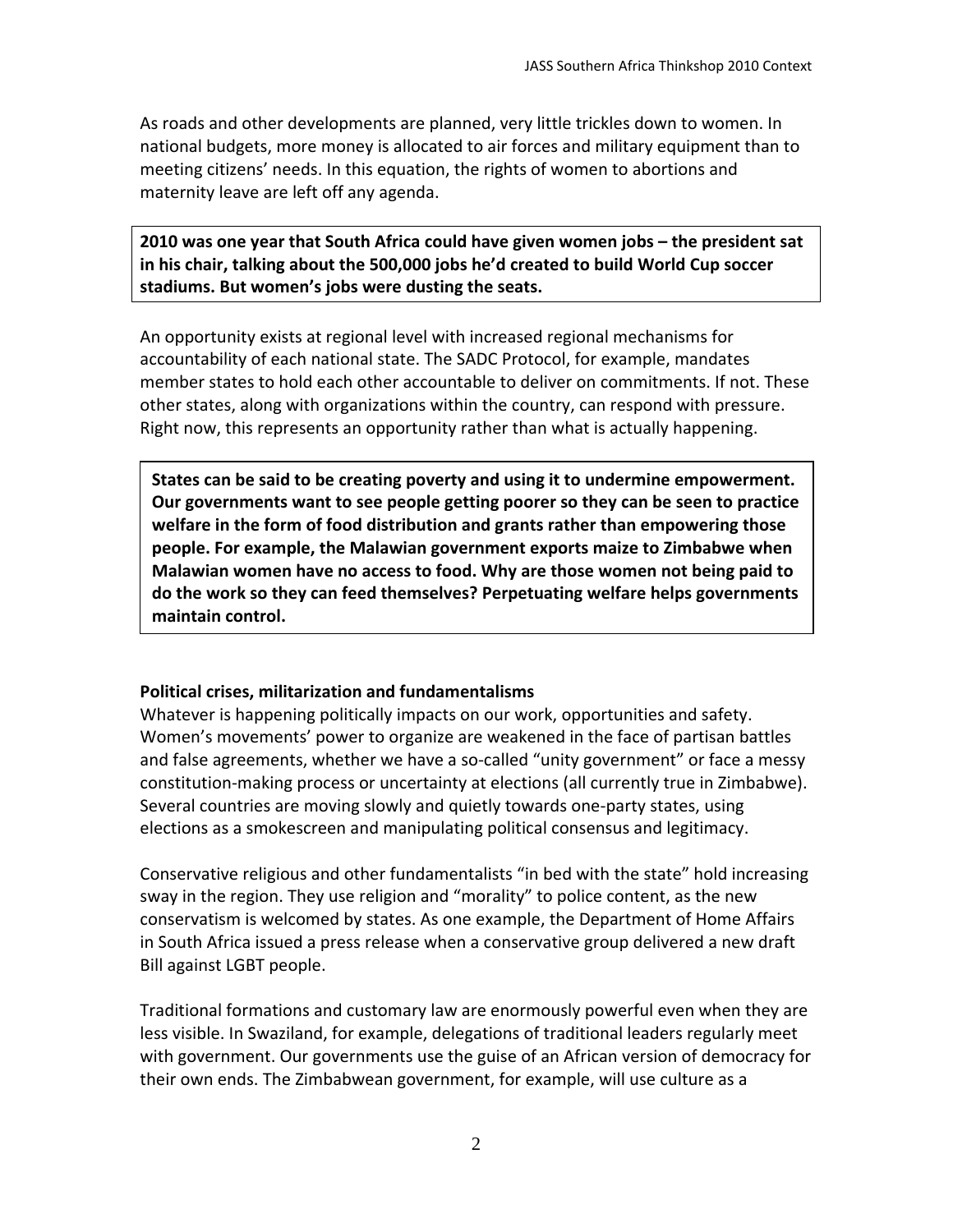pushback against critiques. These are important elements of how our societies are governed.

We are witnessing the reconstitution of who is a citizen in our countries. Drawing on a particular kind of nationalist discourse, together with patriarchy, culture and tradition, you find that you count or you don't count. In the extreme version, people just disappear as participating citizens.

Militarized states are experiencing a surge in politically motivated sexual and genderbased violence (SGBV). Zimbabwe for one is a military state at a very practical level: "You don't see them or hear them, but they are running things." It is important to make trends visible, such as the targeting of gender justice activists in Zimbabwe. Throughout the region, unspoken fear holds people back from criticism of the state.

### **Dilution and co-optation of women's rights**

The language of rights threatens governments and so tends to be co-opted and diluted. Gender equality language has been watered down, as the key terms have shifted from "women" to "gender" to "vulnerable groups," thereby losing the essential element of power and injustice at the heart of women's inequality. As they co-opt our language, "gender" organizations demobilized our constituencies and reframed our analysis. We need to revive and re-politicize gender equality and women's rights.

**Try using the F word (feminism) in state-civil society processes in South Africa: you won't be included in the next consultation. Others will be constantly on platforms because they speak that "gender equality" language of the state. So it's not violent confrontation but rather a steady, nuanced marginalization of critical alternatives.**

One effect is that national budgets don't take gender seriously. We are losing ground on the pressure some governments once had to designate and track expenditures in relation to women. Gender mainstreaming no longer addresses women's marginalization clearly but is instead understood as "men and women".

Backlash begins with the extended family who may also be in the government: "You are embarrassing us." The state is not separate from social relationships. Pressures of identity and non-conforming are more real than we generally talk about. A woman activist carries numerous levels of threat: from being raped on her way home from a meeting to family pressures, as well as the actions of official state organs.

# **Market/Private Sector**

## **Recolonization?**

Another scramble for land is taking place. (Daewoo recently attempted to buy up whole swathes of Madagascar, for example.) This can be said to constitute a recolonization of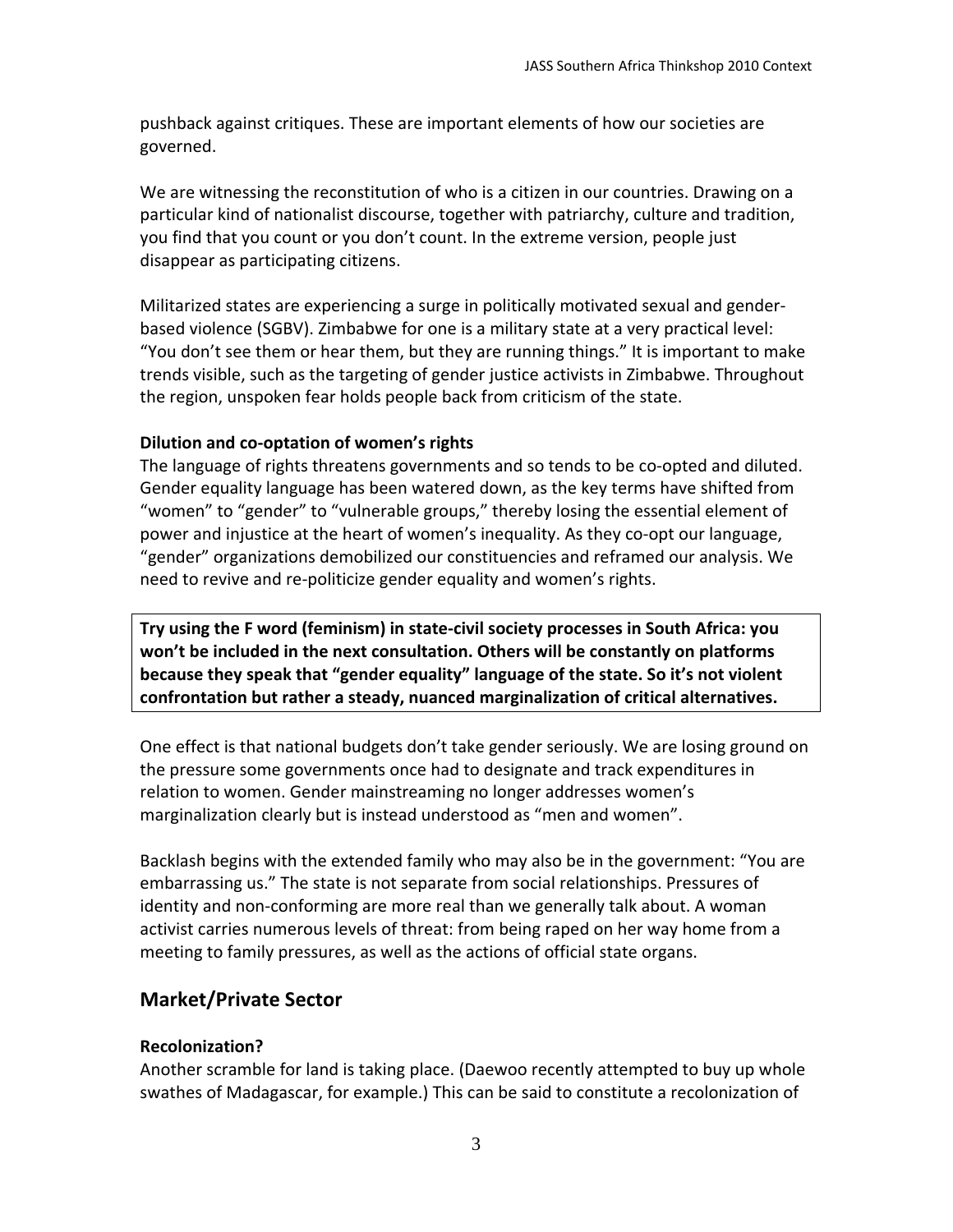the region with deep impact on women's already fragile land rights. "Communal" land is being sold off to South Africa and to Asian countries who want the rights to minerals and other resources to fuel their own economies. Food will be grown in these places and sent back to those countries.

#### **Land is the new oil.**

Increasingly, money and investment flows into the region originate from the East, especially China. The Chinese are investing in infrastructure in most Southern African countries; almost a third of any flight into Zambia are Chinese passengers. What does that mean for small businesses in Zambia? Will they benefit from increased investment without policies in place to protect them from getting swallowed up by the giants? Does this look like a new form of colonization?

Much of the new "colonization" of the region is by South African white capital. Would it make a difference if it was black capital? Different kinds of patriarchies are associated with black or white capital – white Boer patriarchy vs. a Zulu man with a big car – both are patriarchy, but in different forms. In SA, we haven't changed the economic model. Instead, we've chosen BEE (Black Economic Empowerment), to get more black faces in power. This can be compared with getting more women in political decisionmaking, rather than shifting the whole model.

#### **White capital reinforcing our history of colonization is particularly painful.**

### **Marketing "justice"**

Corporations are making inroads into the NGO world, skewing messages and struggles that are underway. South Africa is seeing increased corporate responsibility in the form of CSI (corporate social investment), which many view as a marketing gimmick to cover up the profit agenda. Examples of marketing social justice struggles include a campaign for Nelson Mandela Day, encouraging 67 minutes of "doing good", a big media hoopla with no real justice impact but enormously attractive to the corporate sector. Corporate giving is seldom linked to needs assessments and provides no back up for gifts. For example, computers are donated to areas with no electricity.

The media plays a role in bridging the state and the market in the way they construct the "citizen" in collusion with the state. Similarly, the media misrepresent social activism and popular demands, framing protests and actions as "spontaneous" rather than as the result of organizing. The Mozambique food crisis provides one example.

### **We used to be a movement but we ended up being a brand on caps and T shirts instead.**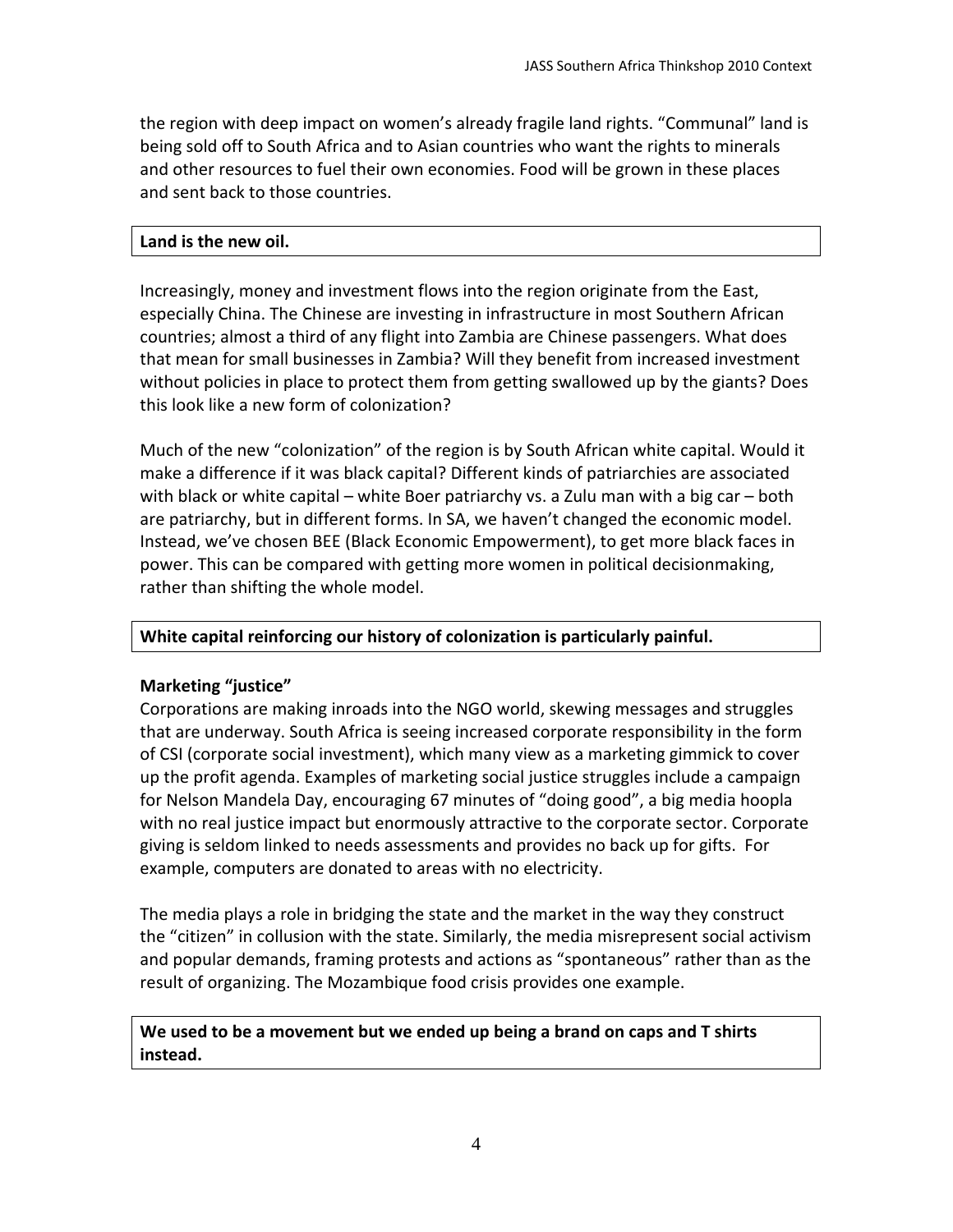### **Corporations and globalization**

Globalization and neoliberalism enrich the few in our countries while relegating the majority to poverty. Deregulated market economies distribute resources globally, so that those with wealth and power can come and get rich at the cost of our land and resources.

We often look to the nation state to be accountable but in this economic context, it's not the state but the IMF who are actually setting the agenda. We need to identify more clearly who is the enemy and who is the decisionmaker for what happens locally.

In the context of the recent international financial crisis and the ongoing recession, it is clear that those at the top with the most money were not seriously affected. Meanwhile, those at the bottom of the economic scale have been hurting all along.

Unions are losing power as the new economic arrangements erode their numbers, strategies and influence. What stakes do trade unions have in toppling the system when jobs are dependent on capitalism? The context requires that we re-examine former frameworks. Many women are lose jobs as a result of the recession, outsourcing, and other shifts, and remain out in the cold, not organized or represented by unions or by women's movements.

We need to deepen our analysis of the market and how it informs our organizing. Just over a year ago, the entire world collapsed as a result of Wall Street shenanigans. This should have thrown the whole neoliberal model into question. Yet no alternatives have emerged and we're back to business as usual, with a few buffers. Alternatives seem to be radical and more left, and those forums (such as the Social Movements Indaba) still assume a quiet voice. Will they – will we – find ways to engage the majority around structural economic transformation?

## **Civil Society**

#### **Projects vs. movements**

Donor approaches – their priorities and timeframes – have a great deal to do with our ending up in project mode rather than movement mode. Many donors have minimal consultation with women's movements and organizations, instead plugging our organizations into boxes that have already been set in place. The effect is often to undermine, rather than support, women's economic roles, opportunities and rights.

Currently, more donors are promoting grassroots organizing, a shift that is both an opportunity and a threat in that, to meet funding criteria, organizations that shouldn't be doing grassroots work reinvent the wheel rather supporting what's already underway.